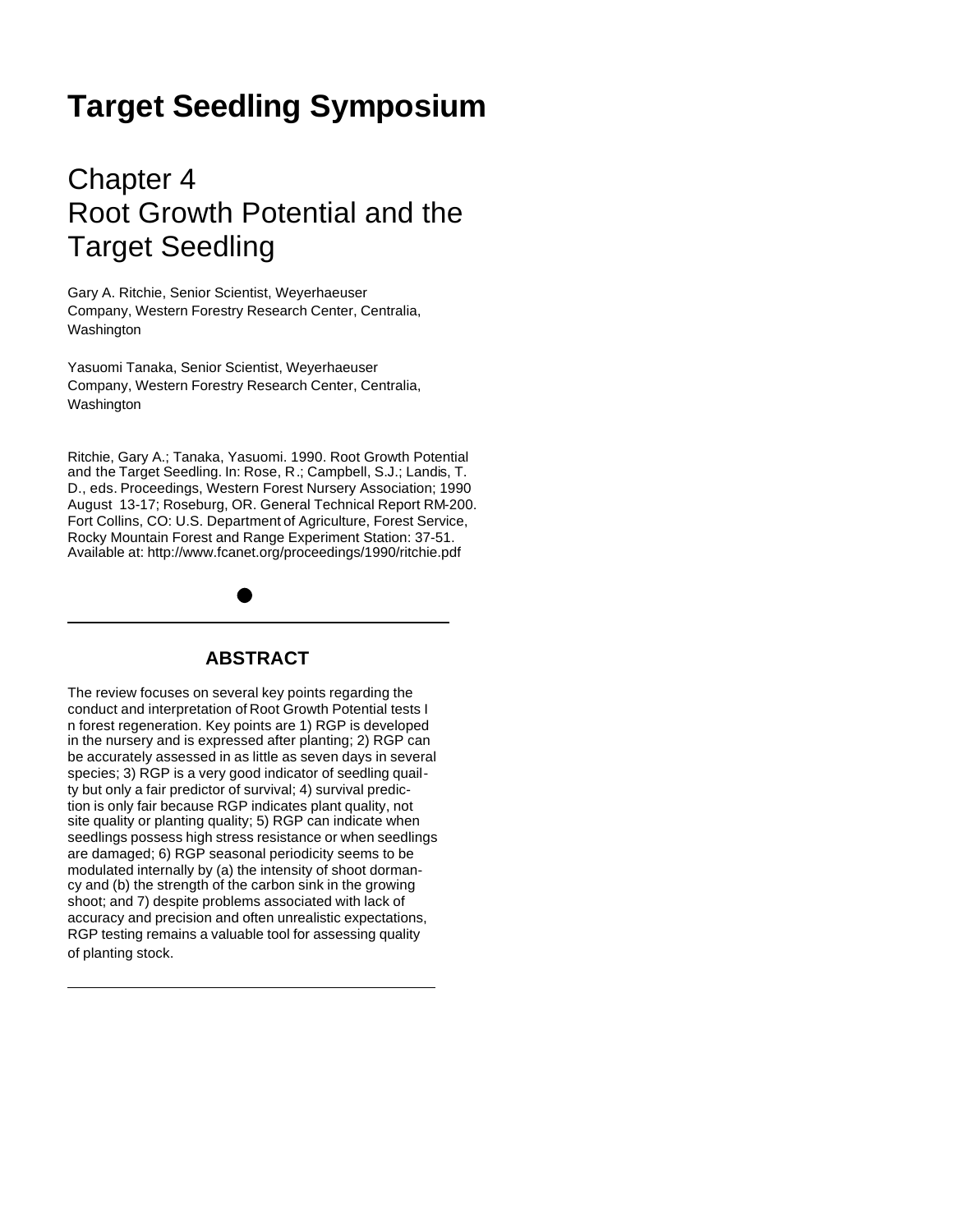### **4.1 Introduction and Objectives**

The idea of a "target seedling" brings to mind morphological targets—stem diameter, height, root/shoot ratio. In practice, nearly all conifer seedlings are grown to "target" specifications based on one or more of the above variables. And for good reason, for considerable research and experience have shown that planting seedlings which fall below or above generally accepted morphological targets increases risk of failure or accelerates planting costs.

However, the modern, sophisticated forest nursery manager is now well aware that morphological targets, while important, fall short of guaranteeing high planting stock quality. It is also critical that he or she pay attention to physiological targets such as root desiccation resistance, low temperature tolerance, and the ability to endure rough handling.

One physiological target which has come into fashion during the previous decade is high Root Growth Potential (RGP = Root Growth Capacity = Root Regeneration Potential). Root Growth Potential is a seedling p*erformance* attribute (Ritchie 1984a) which enjoys the considerable advantage of being easily measured. However, its interpretation and use have been the subject of sometimes heated debate as researchers and practitioners have strugled to understand this novel "bioassay" concept of seedling quality testing.

The most recent comprehensive review of RGP (Ritchie and Dunlap 1980) is now a decade old. In this chapter we will attempt to update this review focusing on key aspects of testing and interpretation with a strong view toward practical application.

### **4.2 Brief Review of Basic Concepts**

#### **4.2.1 Historical overview**

Philip Wakeley (1948) introduced the term "physiological Grade" into our lexicon of planting stock jargon. While this was a novel and powerful concept, it was not clear then how such grades were to be determined or quantified. As Wakeley himself put it: "How to recognize physilogical grades before planting the seedlings . . . remains to be discovered." Soon thereafter, Edward Stone, in a series of papers (c.f. Stone 1955, Stone and Jenkinson 1970, 1971) introduced the idea of using root growth as a measure of physiological grade. His work repeatedly showed that potentially poor performing lots of planting stock could often be identified in advance by their weak response in root growth tests.

International attention was drawn to Stone's work and its importance in a IUFRO sponsored conference on Planting Stock Quality held in New Zealand in 1979 (Ritchie and Dunlap 1980). Since publication of those proceedings,

interest in RGP has grown exponentially around the globe. Many private and public forestry organizations now routinely use RGP to screen nursery stock before planting (Sutton 1990, Landis and Skakel 1988). Private testing services have arisen throughout the United States and other countries. Even the landscape nursery industry has become interested in RGP testing of nursery transplant stock (Struve 1990).

Along with this surge of interest has come confusion, abuse, and misunderstanding of the technique and its interpretation. Some organizations rely heavily on RGP testing to verify stock quality while others have abandoned it, disappointed by its inability to predict field performance accurately and consistently. In this review we will discuss some of these issues toward developing a common sense understanding of what RGP measurements can and cannot do.

#### **4.2.2 RGP development, expression,and measurement**

RGP is defined as a seedling's ability to grow roots when placed into an environment which is highly favorable for root growth (i.e., warm, moist, well lighted). This is a key point—RGP is distinctly different from root growth which occurs in a natural environment, as will be seen later. This ability is *developed* in a seedling while it is growing in the nursery and can be controlled by several nursery cultural factors such as time of lifting, root culturing to stimulate root fibrosity (Deans et al. 1990), fertilization, irrigation, top pruning, and (importantly) cold storage.

RGP is *expressed* after planting but this expression rarely matches the potential for root growth. RGP expression is very strongly affected by soil temperature and moisture, and also by air temperature, handling (Tabbush 1986) and planting quality. The proper time to measure RGP is immediately before the stock is to be planted. This is because RGP is constantly changing, e.g., in cold storage. So an RGP measurement carried out on seedlings before storage may or may not reflect their RGP following storage.

RGP is measured by potting seedlings in a growing medium and placing them into a warm, well lighted environment under conditions which are standardized for that nursery or testing lab. After one month in the test environment seedlings are extracted and the amount of root growth which has occurred is somehow quantified. The main problem with the test is the excessive duration of the test period. Results are often needed immediately—not after 30 days.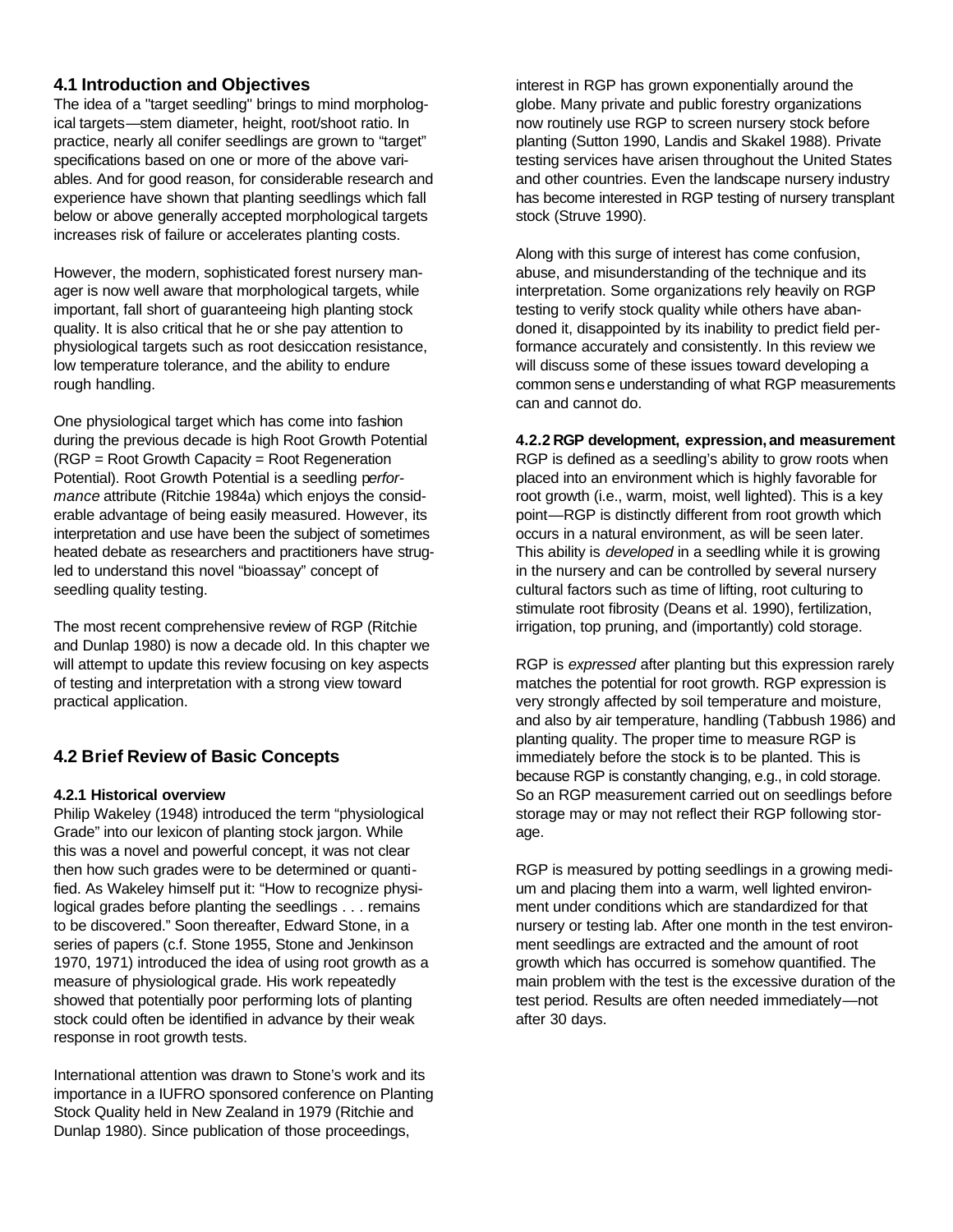#### **4.3 RGP Measurement: Do We Have a Rapid Test Yet?**

#### **4.3.1 Testing procedures and fundamentals**

The first step in RGP testing is to wash the root system of sample seedlings thoroughly and clip off any white new roots to bring all the seedlings to the same starting point. Seedlings are then planted in pots, trays, or other containers. The growing media most frequently used are mixtures of peat, perlite, and vermiculite. The main consideration is that the media have good water holding capacity and at the same time adequate drainage to avoid development of a perched water table in the pot (Whitcomb 1984).

Seedlings are then placed in a spring-like warm environment conducive to "optimum" root growth. For this purpose, temperatures of air and/or media, relative humidity and daylength are often controlled. Here it is again pointed Out that RGP is to be differentiated from root growth expression in the field since the latter usually takes place under a suboptimal environment and is less than RGP.

The growing system used in evaluating RGP must provide an optimum, uniform and reasonably repeatable environment. Although most workers use a soil-less mix of some type, others have successfully used a hydroponic system (Brissette 1986, DeWald et al. 1984, Freyman et al. 1986, Johnsen and Feret 1986, Ludwig 1986, Palmer and Holden 1986, Rietveld 1989a, Ritchie 1984, Rose and Wales 1984, Williams et al. 1988) as well as aeroponic or mist systems (Brissette et al. 1988, Burr and Tinus 1988, Burr et al. 1989, Rietveld 1989a, 1989b). Each has advantages and disadvantages (Ritchie 1985, Rietveld 1989a).

Western white pine and ponderosa pine had more root growth in aerated water than in soil growing media (Ludwig 1986) while the opposite was true with loblolly pine (Brissette 1986, Freyman et al. 1986), and Douglasfir (Ludwig 1986). Rietveld (1989a) reported that root growth of jack pine was faster and less variable in aeroponic culture than in soil or hydroponic culture. All three systems are viable alternatives and the pattern of root growth has been found to be closely related among three systems (Brissette 1986, DeWald et al. 1984, Rietveld 1989a, Ritchie 1985). The important consideration is adherence to the same method throughout a testing program with a given objective, once a system is selected.

#### **4.3.2 Sample size**

Owing to the labor intensive procedure of root counting, the following question has often been asked: how many sample seedlings does the RGP test require? There would not be one sample size that is optimum to all tests. The number depends on objectives, species, stock types, etc. The main consideration is to keep the sample as small as possible to minimize costs but yet to maintain a large enough sample to yield meaningful results. That is, to

have confidence limits around means narrow enough to detect any differences among treatments, lots, lift dates, ages of trees, etc., that are being sought.

Statistically, choosing an appropriate sample size depends on: (1) the variability inherent in the population being sampled, and (2) the desired size of the differences to be detected. In general, smaller differences are more difficult to detect than large differences, especially as variability increases. A guide to determining the number of replications is offered by White (1984) in the *Forest Nursery Manual.*

Of the 32 papers we reviewed (which have been published since 1980), the sample size has ranged from 8 to 60. Six percent used fewer than 10 trees, 44 percent from 11 to 20 trees, 34 percent from 21 to 30 trees, and 16 percent over 31 trees.

#### **4.3.3 Measurement procedures**

Once the RGP test has been completed the next task is to determine how much root growth occurred. The most commonly used method is to count the number of new roots greater than a certain minimum length (0.5 cm and 1.0 cm used most frequently). Length of new roots can also be measured and summed to express total length of new roots. These two measures are generally closely correlated in many species. Index values are also used. The most notable is Burdett's Root Growth Index (RGI), which stratifies new root growth into six categories in a somewhat geometric progression (Burden 1979). RGI is widely used in some parts of Canada and found to reduce the time required to count new roots.

Change in volume or weight of roots has also been used to quantify root growth. These are measured at the beginning and end of the test and are subtracted to estimate root growth. The weight change method is used operationally in Swedish nurseries (D. Simpson, B.C. Min. For., pers. comm.). Area changes have also been successfully measured to estimate new root growth (Rietveld 1989b). Of the 32 papers we reviewed for methodology, 84 percent used number of new roots, 44 percent used root length, 16 percent used index values, 6 percent volume, and 3 percent root area (the percent values do not sum to 100 because many workers used more than one method).

#### **4.3.4 Reporting results of RGP tests**

All too often RGP test results are stated in terms of a sim-Ie mean—e.g., RGP = 100 new roots per seedling. The fallacy of this approach can be illustrated by the following hypothetical example. Suppose RGP is measured on a sample of 20 seedlings. Ten seedlings give 200 new root tips each, the other 10 die during the test. The mean RGP value is 100 new roots despite the high probability that this stock is in very poor condition.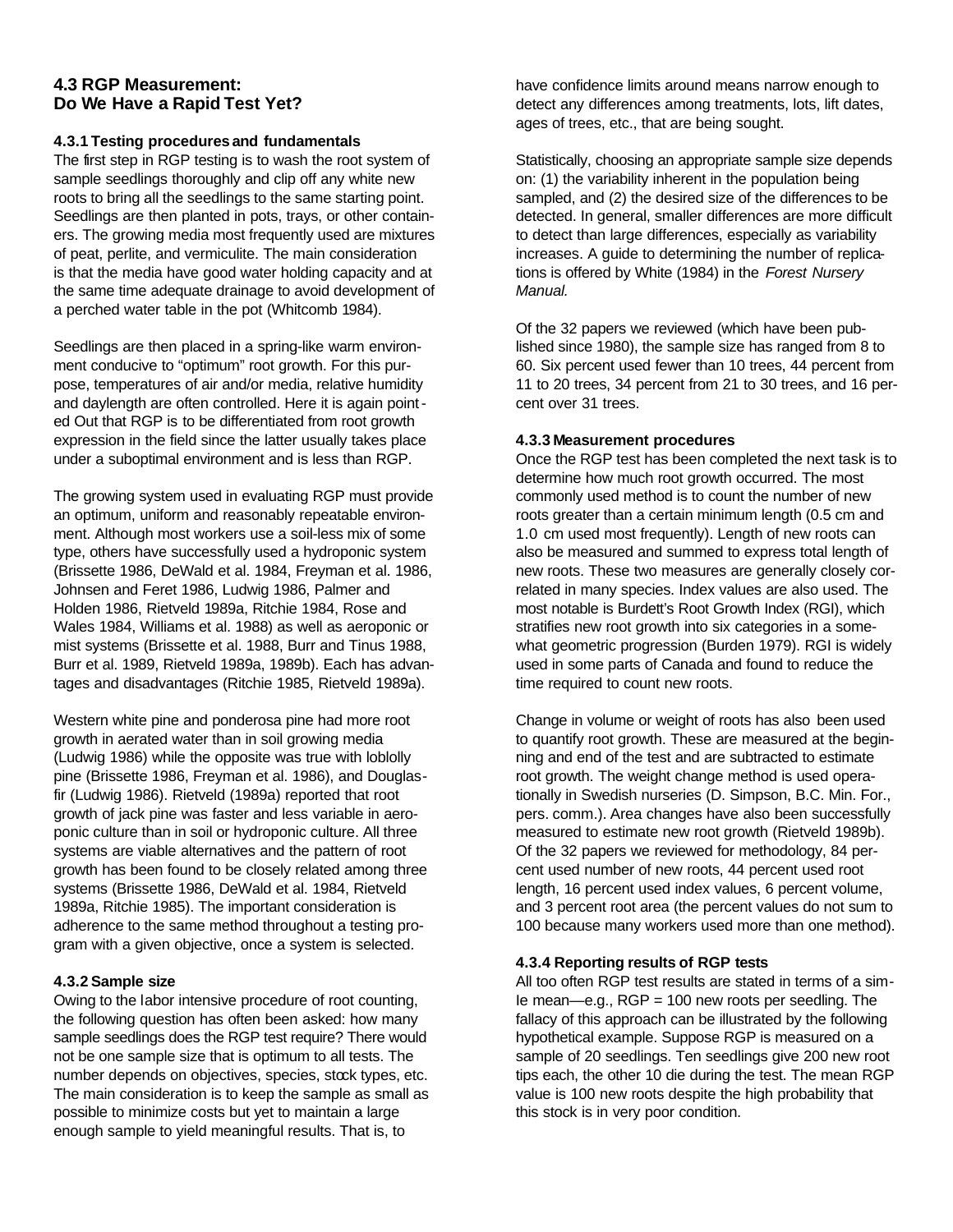As much information about test results should be given as possible, including: (1) sample size, (2) mortality during the test period, (3) the mean RGP value, (4) the standard deviation around the mean, (5) the highest and lowest values, and (6) a frequency distribution. This information gives the user a far better feeling for the physiological condition of the stock sample than a simple mean.

#### **4.3.5 Opportunities for test shortening**

The RGP test is considered to be one of the more reliable methods for assessing viability and vigor of planting stock. However, one major drawback of the method is a relatively long test duration. In the standard test procedure, seedlings are grown for one month before being assessed (Ritchie 1984a). One month is too long in many situations when important management decisions need to be made quickly with respect to disposition of stock in the event of suspected stock quality problems (such as frost and desiccation damage in nursery beds, mishandling during storage or transporting, etc.).

Studies conducted during the past decade have shown that shortening the test period to 14 or even 7 days is feasible for several species including Douglas-fir (Binder et al. 1988, Burr and Tinus 1988, Burr et al. 1989, Cannell et al. 1990, Simpson et al. 1988, Tabbush 1986), Engelmann spruce (Burr et al. 1989), interior spruce (Simpson et al. 1 88), Sitka spruce (Cannell et al. 1990), white spruce (Johnson-Flanagan and Owens 1985), western hemlock (Binder et al. 1988, Grossnickle et al. 1988), jack pine (Rietveld 1989a), loblolly pine (DeWald and Feret 1987, DeWald et al. 1 984, Freyman et al. 1986), lodgepole pine (Burdett et al. 1983, Simpson et al. 1988), maritime pine (Donald 1983), ponderosa pine (Burr et al. 1989), radiata pine (Donald 1983, 1988), red pine (Andersen et al. 1986), Scots pine (Mattson 1986), slash pine (Donald 1983), and western redcedar (Grossnickle et al. 1988).

#### **4.3.6 Where are we today?**

It is encouraging to find a volume of papers that report RGP results based on 7-15 day tests in many species. This clearly indicates that the test duration can be shortened to two weeks, or even one week, for a majority of tree species if tests are conducted under an optimum environment for root development.

Most of the above reports have shown that the 7-15 day RGP test can be used to detect differences in stock quality as affected by nursery treatments, storage, handling, etc. These types of comparisons are relatively straightforward as the changes in RGP can be compared with that of untreated controls. In operational application of this technology to reforestation programs, RGP of untreated controls is not often available. Since RGP exhibits distinct monthly fluctuations, additional testing would be needed to establish seasonal baseline data of each species at each

nursery site over several years so that the results of any future tests could be compared at any time of year.

# **4.4 Interpreting RGP**

#### **4.4.1 RGP and survival**

Numerous articles published on RGP concern the relationships between RGP and field performance. Ritchie and Dunlap (1980) reviewed the literature and reported that, out of 26 papers they surveyed, 85 percent showed a positive correlation. The remaining articles showed poor to inverse relationships. We've examined more recent literature since the above review and found a generally similar trend with 75 percent of 12 studies showing a positive relationship and 25 percent showing poor or no relationships.

Reasons for the lack of correlation are sometimes difficult to determine. However, there appear to be at least three. One is inadequate methods and procedures, such as use of excessively wet or dry media in pot tests, or insufficient supply of oxygen in hydroponic systems due to equipment malfunction or inadequate design. This would also include inadequate sampling procedures resulting in unrepresentative results. RGP tests can lack both accuracy and precision (Binder et al. 1 988).

The second reason relates to various steps after the seedlings have left nurseries and following the RGP tests. These include mishandling of stock during transport to

|                           |              | <b>RGP</b> |             |
|---------------------------|--------------|------------|-------------|
|                           |              | Low        | <b>High</b> |
| <b>Field of Condition</b> | <b>Harsh</b> |            | ?           |
|                           | <b>Mild</b>  | ?          |             |

**Figure 4.1**—*Failure of RGP always to predict field performance relates to the interaction of RGP with field conditions. Performance of poor stock planted on harsh sites or good stock on good sites is predictable. Performance of good stock on harsh sites or poor stock on mild sites is less so.*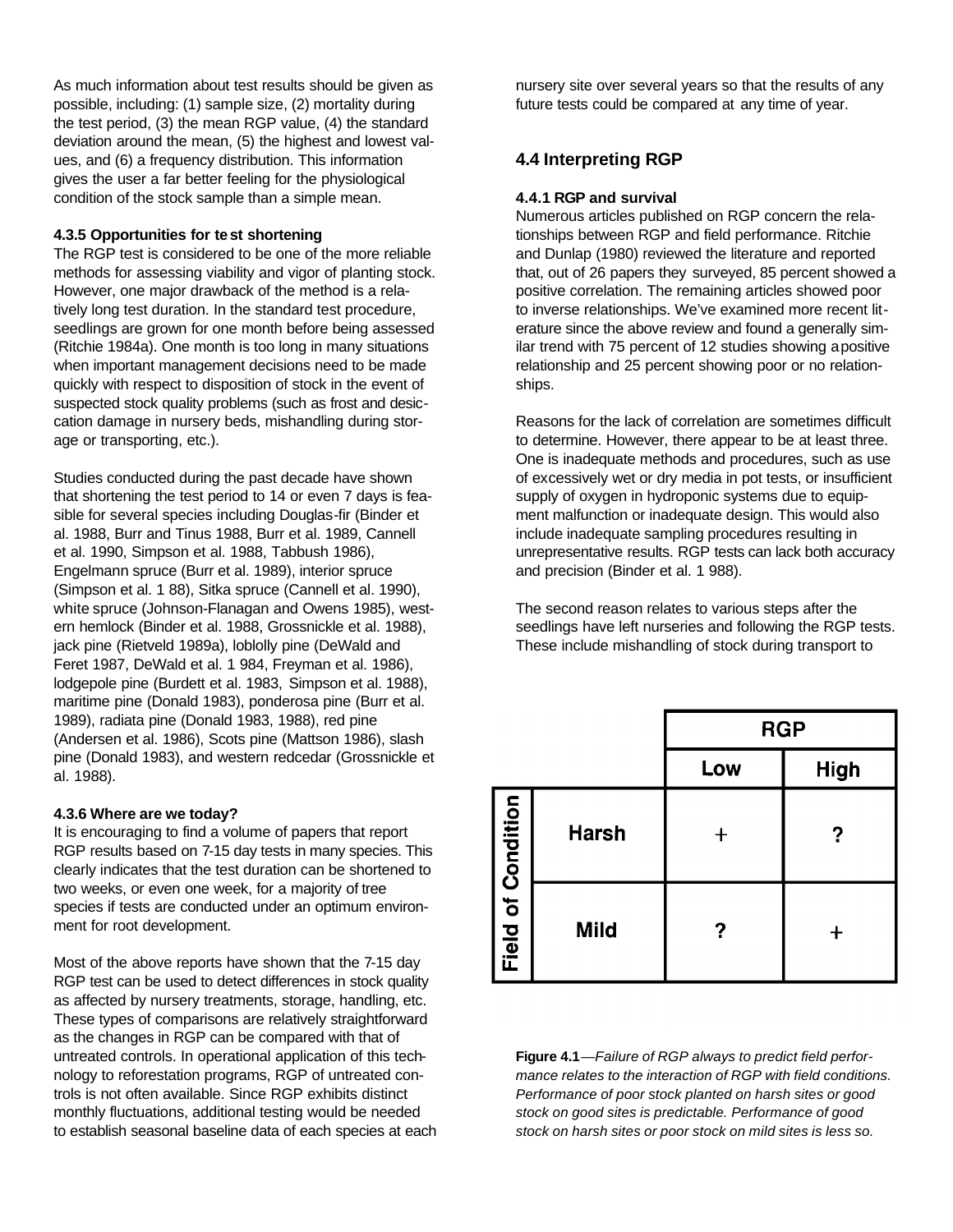planting sites or improper procedures such as planting trees in duff layers. Even the best stock with good RGP may not do well under such conditions. These problems could be overcome, however, by careful planning and design and by special effort on the part of everyone involved in the reforestation system.

The third possibility is the unpredictability of site and weather conditions in the field, factors over which we have little or no control (Burdett 1987). This may be explained using a matrix diagram of stock quality and field condition (Figure 4.1). Performance of poor stock planted on harsh sites and of good stock planted on mild sites is usually predictable. However, it is more difficult to predict performance of good stock planted on harsh sites or poor stock planted on forgiving sites. Because of these reasons, the correlation of RGP and field performance may not be high in some instances, as evidenced in our literature review.

#### **4.4.2 The seed testing analog**

Much of the current misunderstanding and dispute regarding RGP testing arises out of the misplaced expectation that RGP is designed to predict field performance (Binder et al. 1988), when, in fact, it is designed to evaluate seedling quality (Ritchie 1984). An important idea to keep in mind is that: *RGP testing is likeseed testing.* Seed are tested under optimum conditions for germination. The report from the seed testing lab guarantees that the seed performed at a certain germination level *under* those test conditions. This does not guarantee the same level of germination after sowing in the greenhouse or nursery. Although one might expect a seedlot that tested out at 95 percent germination to give higher germination in the field than one which tested at, say, 30 percent, it is unrealistic to expect it to give 95 percent germination when sown in a cold wet nursery soil in April. This is common sense to nurserymen. It must also become common sense to foresters that RGP tests should be interpreted in the same manner. The test data guarantee that the stock was at some level of quality when tested. Nothing more; nothing less.

#### **4.4.3 How much RGP isenough?**

We ask this question having said that we hesitate to spec ulate on how much RGP is needed to ensure plantation success. However, since so much debate has surrounded this question and because it is so often asked, we would be remiss not to at least give it pause in this review.

A study conducted in British Columbia showed that the threshold value of interior spruce and lodgepole pine for good performance was 10 new roots greater than 1 cm in length (Simpson et al. 1988). Threshold values could also be determined for other species for which the positive relationship between RGP and field performance has been found (Burdett et al. 1983, Larsen et al. 1986,



**Figure 4.2** *--Illustration of an approach for determining threshold RGP values for survival in controlled environment or greenhouse tests.*

McCreary and Duryea 1987). These values would be helpful as a general quide of stock quality but would not predict survival under specific field conditions because of the reasons stated earlier.

Owing to the uncertainty of weather and site conditions, threshold values are difficult to estimate. In addition, costs of field studies are high. As a shortcut, we have conducted similar studies to determine threshold values under a more controlled environment in a greenhouse. A modified Burdett's (1979) root growth index was used to establish the relationship between RGP and four-week greenhouse pot test of seedling viability. We found that there was a curvilinear relationship between these parameters (Figure 4.2). We also found that the threshold values vary according to stock type and the duration of the test period even within the same species (Table 4.1). An appropriate RGP target could perhaps be established using the threshold value approach.

**Table 4.1***—Threshold RGP values for two Douglas-fir stock types tested in a greenhouse (4-week RGP) and growth chamber (14-day RGP) environment.*

| Stock type | Root Growth Index*<br>14-day test | 28-day test |
|------------|-----------------------------------|-------------|
| $1 + 1$    | 3.0                               | 4.8         |
| $2+0$      | 2.0                               | 4.0         |

\* Modified Burdett's (1979) index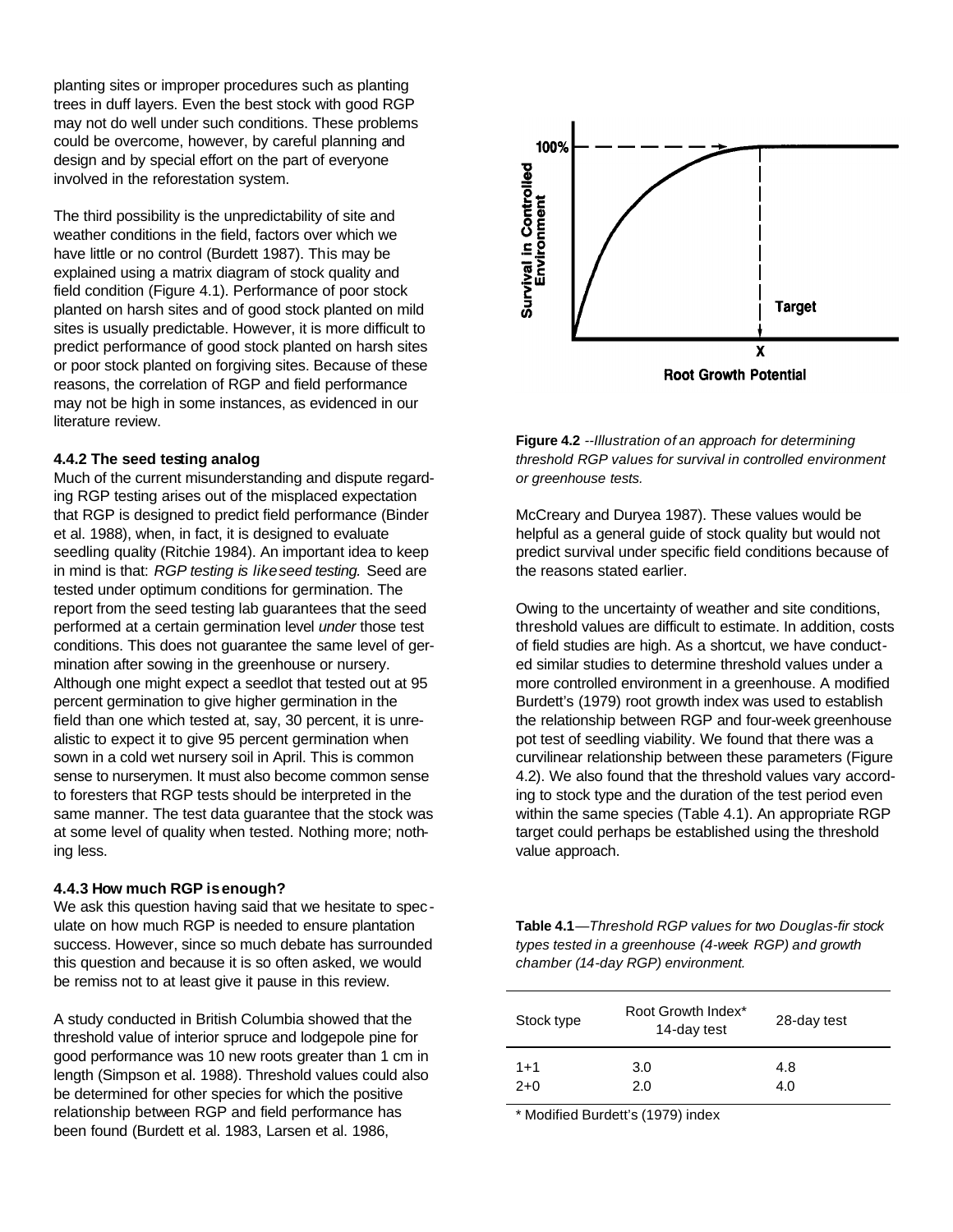#### **4.5 RGP and Dormancy: How Are They Related?**

Growth of the root system in tree seedlings is under control of both the external environment and various internal factors. Environmental factors which affect root growth are soil and air temperatures, soil matric potentials, soil aeration, soil strength, and other factors. In RGP testing these variables are held constant; nevertheless, RGP exhibits strong seasonal cycles. These cycles must be modulated by internal, rather than environmental, agents. The internal drivers of these seasonal cycles have been the subject of much research and debate.

An early theory was that these seasonal changes are modulated by changes in seedling carbohydrate reserves. This theory, however, is not well supported by experimental evidence (Ritchie 1982, Duryea and McClain 1984, Cannell et al. 1990). Another theory which enjoys considerable support is that seasonal changes in RGP are driven by the annual dormancy cycle. Ritchie and Dunlap (1980) reviewed early evidence supporting this view. Here we will examine evidence from studies reported since 1980 which bear on this hypothesis.

In many (but not all, see Phillipson 1988) species, these internal factors apparently originate in the shoot. Such factors are presumably: (1) chemical or hormonal messengers which either inhibit or promote root initiation, and (2) assimilates which sustain root elongation. This has been demonstrated in girdling, decapitation, and defoliation experiments (Lavender and Hermann 1969, Zaerr and Lavender 1974) and labeling studies with  $14^{\circ}$  CO<sub>2</sub> (van Den Driessche 1987).

Several early investigators working with deciduous hardwoods (Richardson 1958, Webb 1 976, 1977, Farmer 1975) reported that seedlings exhibited very weak root growth when the shoots were in a state of intense dormancy, but exposure of these seedlings to chilling restored root growth. Similar studies with conifers suggested a strong relationship between chilling and RGP and dormancy intensity and RGP (reviewed by Ritchie and Dunlap 1980) indicating that RGP was in some way linked to shoot dormancy.

Other work with conifers in nurseries and in RGP environments has pointed to a distinct weakening of root growth when shoot activity is intense during spring and early summer (e.g., Winjum 1963, Stone et al. 1962).

These observations taken together suggest the following hypothesis for explaining the internal control of RGP:

Root growth tends to occur in a favorable environment unless impeded by:

- (a) a *dormant* shoot (perhaps either by reducing the sup ply of promoters or increasing the supply of inhibitors to the root system), and
- (b) a rapidly *expanding* shoot (by outcompeting the root for carbon).

Therefore, seasonal RGP peaks would be expected to occur during periods when: (1) dormancy intensity is weak, but (2) active shoot growth is not evident. This would usually be in late summer and early autumn, then again in late winter-early spring for most northern conifers.

#### **4.5.1 Dormancy defined**

Many of the problems of interpreting and communicating dormancy-related processes result from lack of a precise terminology and frame of reference. Recently Fuchigami et al. (1982) and Fuchigami and Cheng-Chu Nee (1987) have provided such a reference in their "Degree Growth Stage Model." Although developed mainly from work with hardwood species, this model appears to accommodate most dormancy-related observations reported for conifer seedlings. We feel that it has considerable merit and, when used in the context of seedling physiology and RGP, could make important contributions toward understanding and communicating dormancy related phenomena.

The degree Growth Stage (°GS) model portrays the annual developmental cycle of woody temperate plants as a sine wave cycling through 360°GS (Figure 4.3). The model contains five seasonal "point events" (indicated below the graph). These are:

0°GS: Spring budbreak (SBB). Defined as when bud scales part and the new leaf becomes visible. Growth rate is temperature-regulated and plants are highly susceptible to stress. This occurs around mid-March in coastal Oregon (L. Fuchigami, pers. comm.).

90°GS: Maturity induction point (MI). Between 90°GS and 180°GS plants will respond to shortening photoperiod and the state of rest will develop. However, this can be overcome if plants are artificially exposed to long days. In this stage, plants are not hardy to freezing temperatures. 90°GS occurs in early June in coastal Oregon.

180°GS: Vegetative maturity (VM). This is the onset of rest. Before this point plants are dormant due to correlative inhibition. This stage of dormancy intensifies as chilling temperatures (roughly -3°C to 12°C) accumulate (Kobayashi et al. 1982). Cold hardiness also develops during this stage and is hastened by exposures to frost conditions. 180°GS normally occurs around September 20 in coastal Oregon.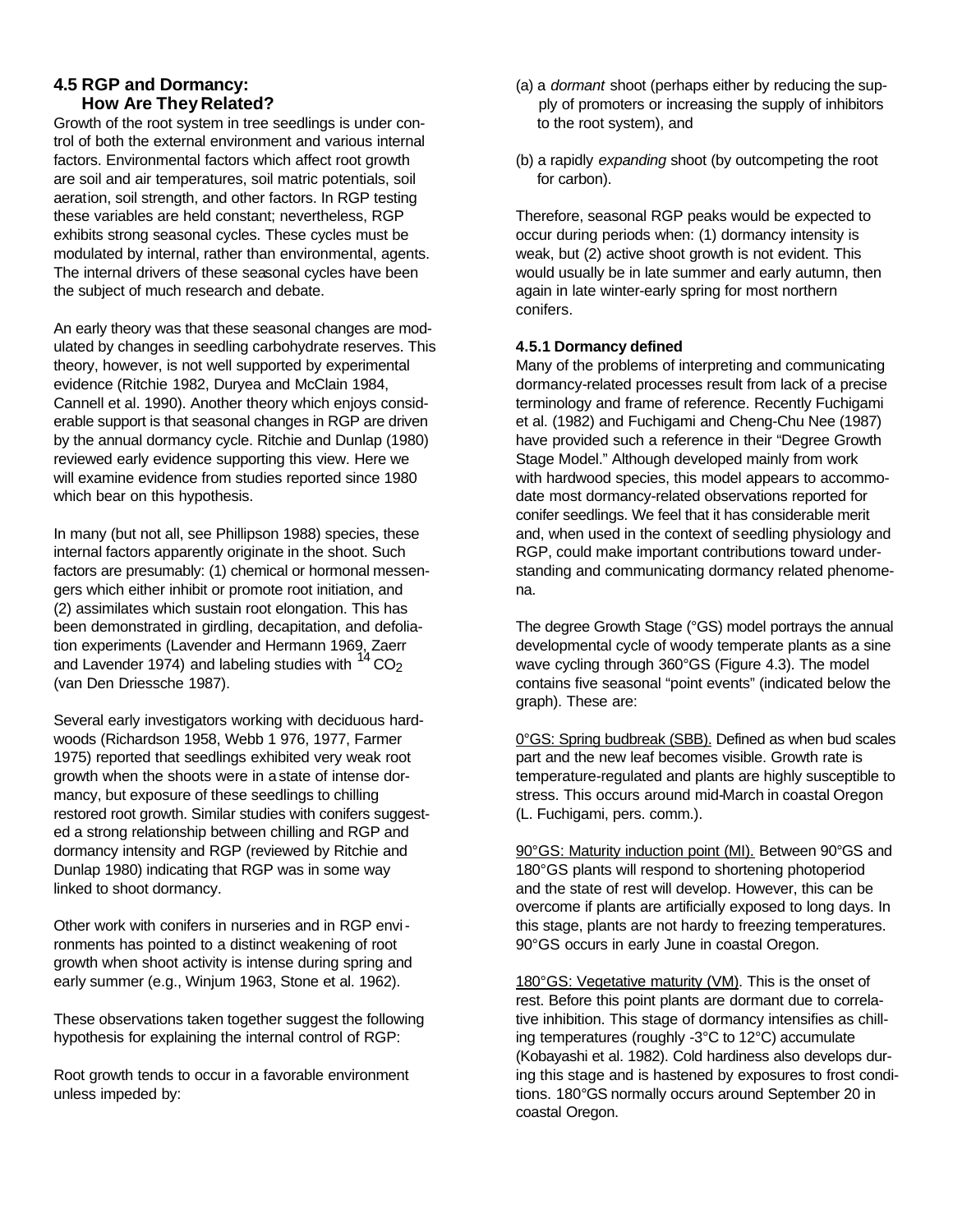#### **Degree Growth Stage Model** А.



**Figure 4.3***—A Degree Growth Stage (°GS) model for woody plants after Fuchigami and Cheng-Chu Nee (1987). See text for explanation. Reprinted with permission from HortScience 22:836 (1987).*

270°GS: Maximum rest. This is the point at which mitotic index (MI) reaches 0 and where plants require the maximum number of days in a warm, long day environment to force terminal budbreak. As a rule, many plants will break bud only after 200 such days. During this °GS, chilling temperatures release dormancy, rather than strengthening it, as during the previous °GS. Maximum Rest occurs around November 10 in coastal Oregon.

315°GS: End of rest. By this point, enough chilling has accumulated to complete rest but plants are held in dormancy by low temperatures. Spring budbreak (360°GS, 0°GS) is then stimulated by high temperatures, and the cycle repeats. End of Rest occurs at the end of December in coastal Oregon.

Dates provided are for the region around Corvallis, Oregon (N. at. 44° 35'). In more northerly latitudes the period from 0°GS to 180°GS would tend to be more compressed with respect to calendar dates, and from 180°GS to 360°GS would be expanded. Moving south, the opposite would occur.

#### **4.5.1.1 RGP and degree growth stages**

The above hypothesis predicts that RGP would behave in the following manner relative to the °GS Model (Figure 4.4). At 0°GS, RGP would be decreasing rapidly because expanding shoots are becoming increasingly strong carbon sinks. As shoot expansion draws to a close, between 45°GS and 90°GS roots should regain their priority for carbon allocation and RGP should begin to increase. In species which continue to exhibit shoot elongation throughout summer (e.g. loblolly pine), this RGP peak may be modest or nonexistent.

After 180°GS as dormancy intensifies, RGP would weaken considerably to a low point between 225°GS and 270°GS. Then as chilling releases dormancy, from 270°GS to 360°GS, RGP would again rise to a peak or plateau. It would then fall as shoots elongate and again outcompete roots for carbon. Seasonal peaks and valleys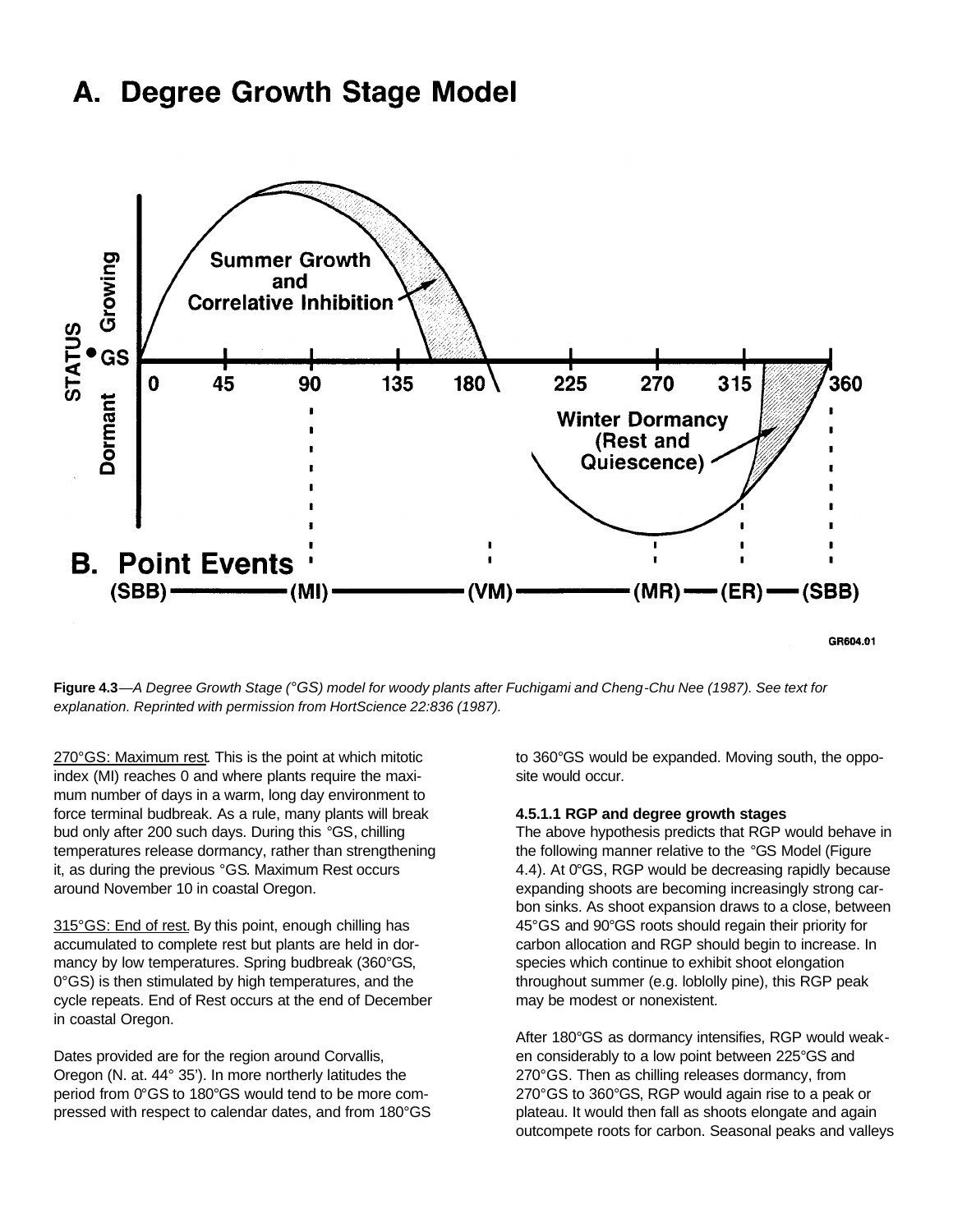

**Figure 4.4***—Proposed model of seasonal changes of Root Growth Potential superimposed on Degree Growth Stages.*

of RGP, then, are modulated by changes in shoot dormancy status and sink strength.

### **4.5.1.2 Tests of the hypothesis**

This hypothesis is suggested largely by seasonal RGP patterns reported in studies before 1980. To test the hypothesis, we will examine two case studies reported subsequent to 1980.

At least two difficulties arise in testing this hypothesis with existing data: (1) studies of RGP do not contain information on °GS, so these points must be inferred from reported calendar dates or observed phenological events, and the data calibrated accordingly, and (2) RGP studies are most often conducted during winter after the point of Maximum Rest (270°GS) Hence, only a small segment of the seasonal pattern is available for evaluation. This is understandable because most interest in RGP is during the "lifting window" which normally begins in December in Northwest nurseries.

Nevertheless, two excellent recent studies have encompassed relatively broad seasonal sampling regimes and have also provided information on dormancy intensity, MI, cold hardiness, and shoot growth phenology in a

range of species from diverse geographical locations. We shall now examine these studies toward gaining insight into the relationship between dormancy and RGP.

#### **4.5.1.2.1Ponderosa pine, Douglas-fir and Engelmann spruce in Arizona**

Burr et al. (1989) conducted intensive studies of RGP, dormancy intensity, and cold hardiness of ponderosa pine, interior Douglas-fir, and Engelmann spruce in controlled environment chambers. Four chamber environmental regimes were sequenced to induce dormancy and hardening, then to release dormancy and promote dehardening and budbreak. Dormancy intensity was measured with a budbreak test and hardiness was determined with whole-plant freeze tests.

Their results were calibrated against °GS from the curves of hardiness and budbreak data provided (Figures 4.5A-C). Patterns for each species were as follows. RGP was low prior to 270°GS then rose, sharply in ponderosa pine, to a peak or plateau at about 315°GS, then fell quickly as 360°GS approached. Maximum RGP coincided with max imum hardiness in all three species and this coincided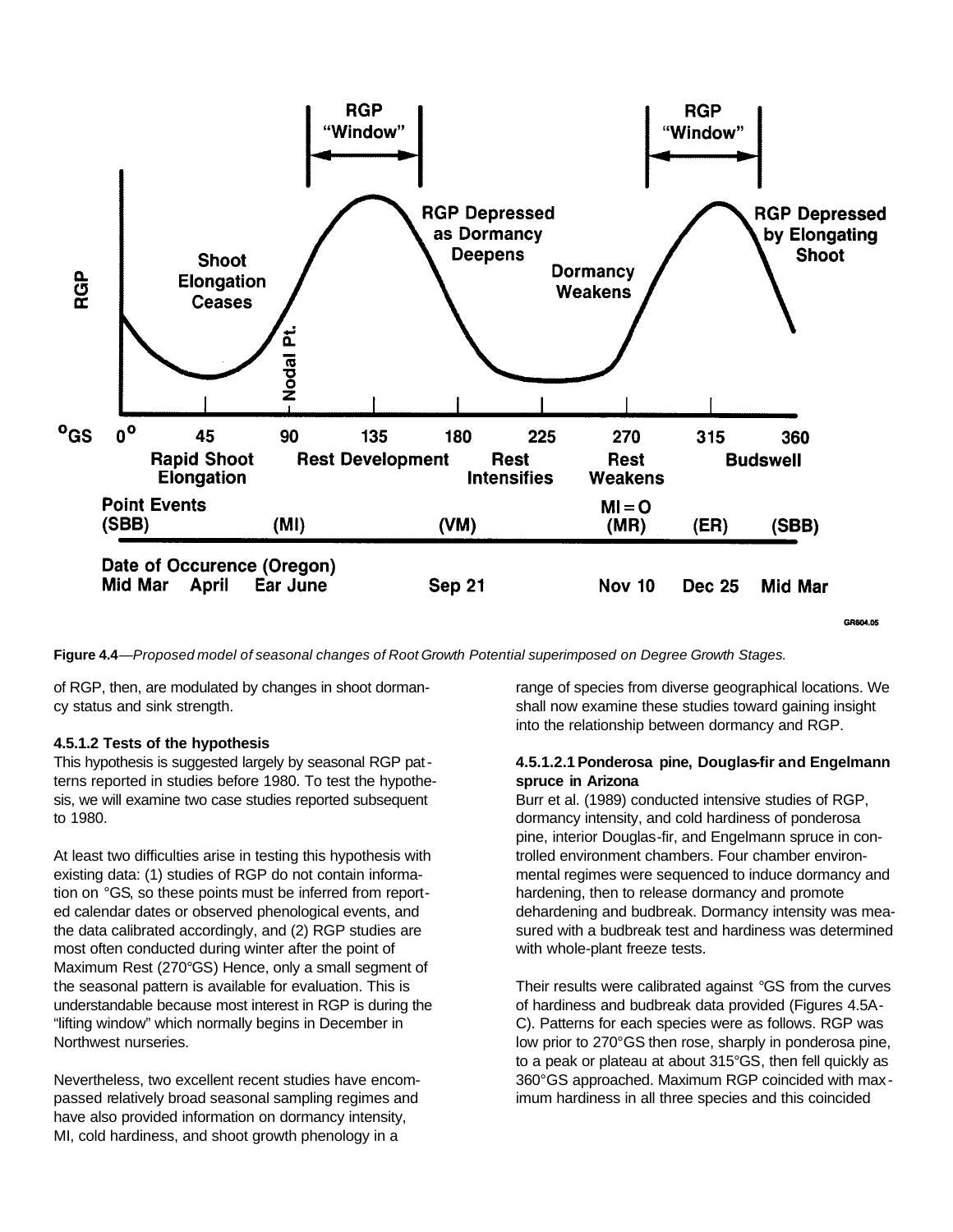

# **B. Douglas-fir**

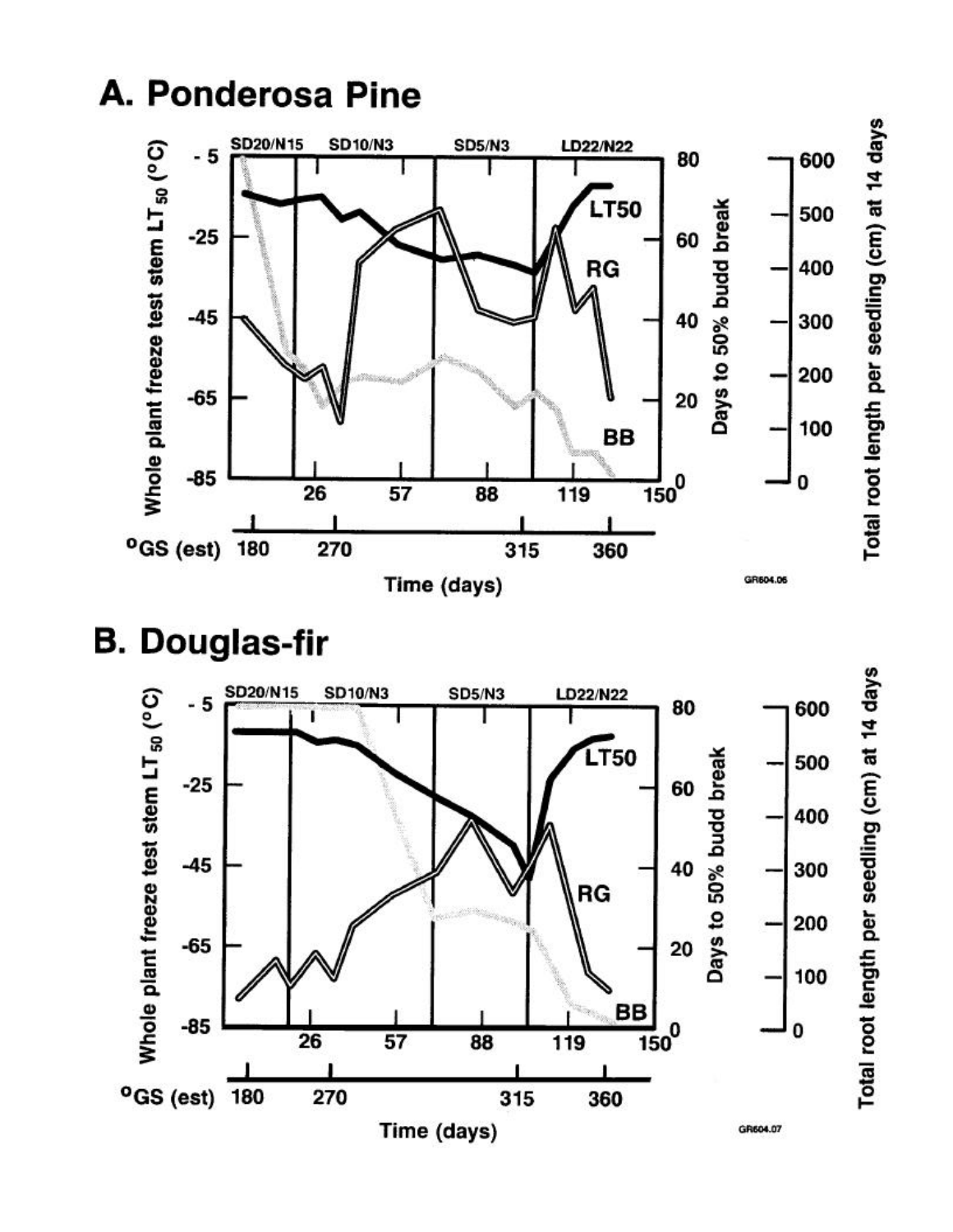

**Figures 4.5C**—*Changes in Root Growth Potential, cold hardiness and days to 50% budbreak in Engelmann spruce in Arizona (Burr et al. 1989). °GS point events are estimated from phenological data. Reprinted with permission from Tree Physiol. 5:301 (1989).*

with the period when dormancy was weakening but prior to shoot elongation. These patterns closely fit model predictions.

#### **4.5.1.2.2 Sitka spruce in Scotland**

Sitka spruce is widely planted throughout the British Isles, particularly in Scotland. Sitka spruce 2+1 transplants from the Queen Charlotte Islands (British Columbia, N. at. 53°) were lifted from a nursery in southern Scotland (N. lat. 56°) from late September through early May and measured for RGP, and several other variables (Cannell et al. 1990). This study is particularly useful because it also provides information on several aspects of seedling growth phenology enabling close calibration with the °GS model across a ten-month period.

RGP was low in September and October then increased rapidly beginning in mid-November (Figure 4.6). It remained high until late April then fell to near 0 in early May. Mitotic Index (MI) reached zero about November 20. This establishes the date of the 270°GS point. Indeed, this point coincided precisely with peak dormancy status and the beginning of the rise in RGP. MI increased again early March and shoot expansion in May, 180°GS. These results are also in good agreement with model predictions.

#### **4.5.1.2.3 Conclusions**

The hypothesis holds up well under the above independent data sets. Granted, there is some latitude for interpretation of °GS stages in these studies and other investigators might offer different interpretations. Nevertheless, results from several diverse species in two independent studies do not deviate far from model predictions.

Direct tests of this hypothesis would be more powerful than the observational tests offered above. Such tests might involve the artificial release of dormancy between 180°GS and 270°GS to induce an RGP response. This might be achieved with any number of environmental or chemical agents (Fuchigami and Cheng-Chu Nee 1987). Another simple test would be removal of elongating shoots to eliminate their influence as carbon sinks during periods of low RGP. At the least, more detailed studies of other species in which RGP and °GS are determined on a year-round basis would provide valuable additional tests.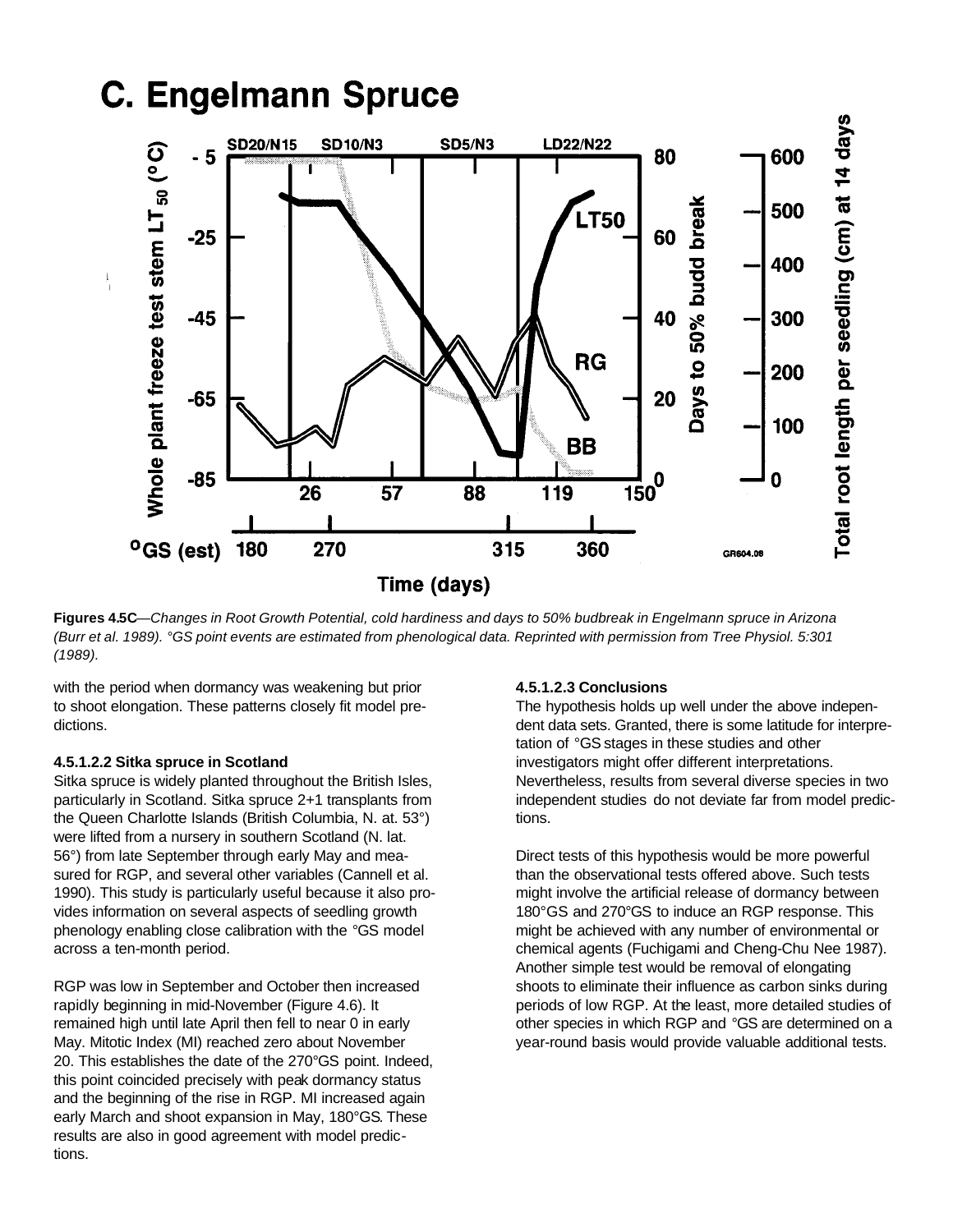# **Sitka Spruce**



Figure 4.6 -Seasonal changes in Root Growth Potential, growth, mitotic index, dormancy status, and frost hardiness of Sitka spruce in Scotland (Cannell et al. 1990). °GS point events are estimated from phenological data. Reprinted with permission from *Forestry 63:21 (1990).*

### **4.6 Why Does RGP Work?**

When one reads the older (and even more recent) literature on RGP, one often finds statements to the effect that: "In order to become established after planting, a tree seedling must rapidly produce new roots to enable it to obtain water and minerals from the soil. Therefore seedlings with high RGP will have a better chance at survival." On the surface this logic seems sound and has pervaded the RGP literature for years. However, as pointed out by Ritchie (1985), seedlings are rarely planted into soils which are warm enough to permit roots to grow. In fact, throughout most of the Pacific Northwest, January- or February-planted seedlings must endure from two to four months before soils warm to the range in which root initiation and elongation can begin (Nambiar et al. 1979, Abod et al. 1979, Stupendick and Shepherd 1979, Ritchie 1985).

From this observation it would seem that RGP tests, conducted in 20°C soil, would have little or no bearing on what happens on the planting site (see c.f. Sutton 1983). Nevertheless, as pointed out in Section 4.4 above, RGP tests are often very good predictors of survival. One is then left with the question: Why?

There are probably two parts to the answer: the first has to do with RGP values which fall *within* normal seasonal ranges, and the second with those that fall *outside* normal seasonal ranges.

**4.6.1 When RGP fallswithin normal seasonal ranges** As proposed in Section 4.5 above, RGP is highest when shoot dormancy is weak but when shoots are not elongating. Seasonally, this occurs during late summer into autumn, and then again in mid- to late-winter. RGP is very low in spring during shoot elongation and early winter when dormancy intensity is high.

Stress resistance and cold hardiness begin to develop at about 180°GS and peak in the range of 270°GS to 315°GS. RGP is rapidly increasing in this range. Therefore, high or rapidly increasing RGP is a signal that seedlings are at or near their seasonal peak of stress resistance and cold hardiness. Dehardening can be rapid after 315°GS and by 360°GS seedlings are completely dehardened and highly susceptible to stress. RGP is then low, denoting a seedling with low stress resistance.

By this reasoning, RGP itself does not determine survival potential, but instead indirectly indicates when seedlings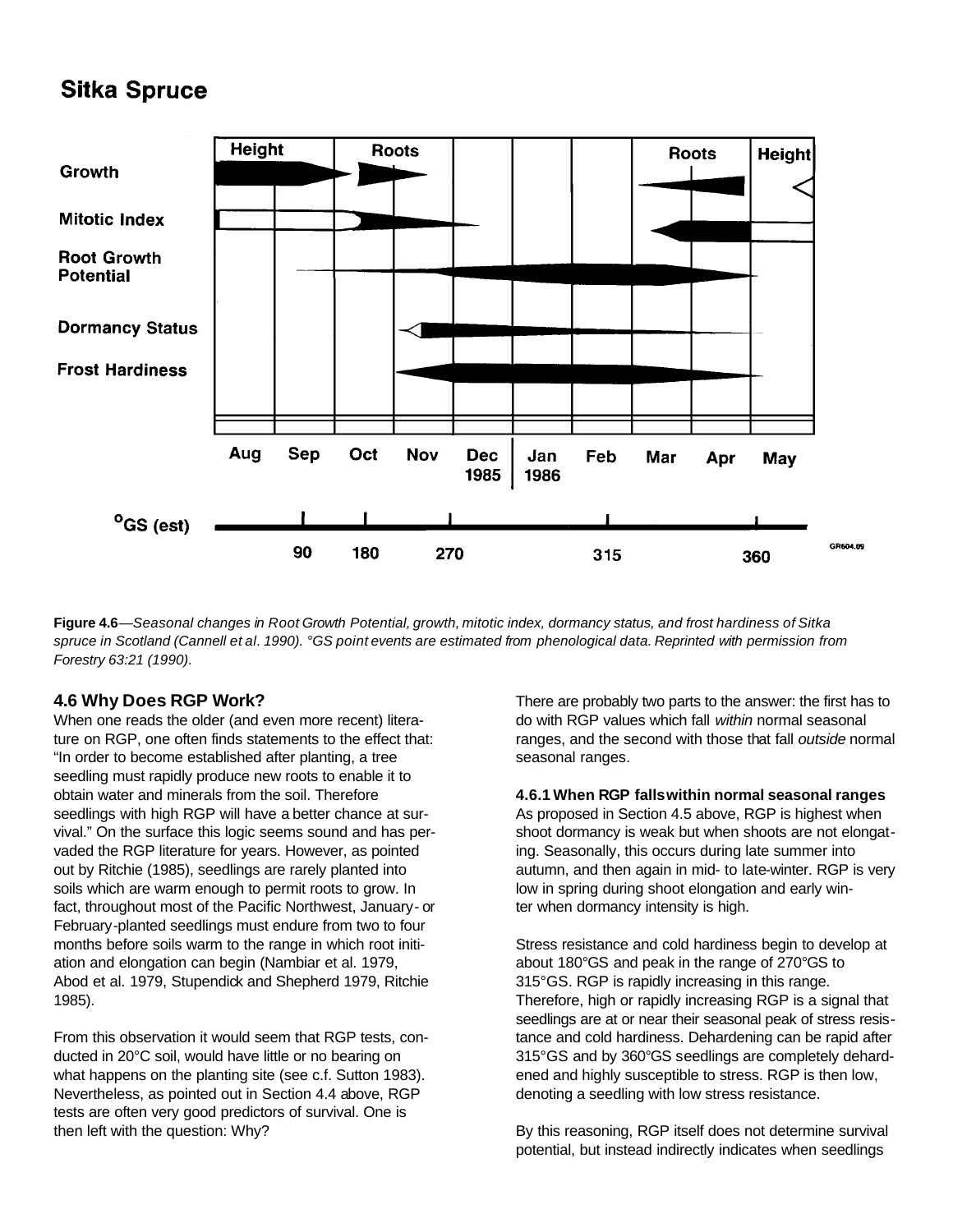have high survival potential because they have high stress resistance. This argument has been set forth earlier (Ritchie 1 985).

**4.6.2 When RGP falls outside normal seasonal ranges**

When RGP falls outside normal seasonal ranges it can indicate that the seedling is suffering from damage, disease, or other stresses which may portend poor performance or mortality. This logic turns on the observation (van den Driessche 1987) that short-term bursts of new root growth (hence RGP) occur at the expense of currently assimilated carbon—not stored carbon. This is a very important finding because it leads to the following line of reasoning.

If a seedling exhibits strong RGP then:

- 1) photosynthesis must be occurring, therefore
- 2) all the metabolic pathways that support photosynthe sis must be functional, and
- 3) stomata must be open, therefore
- 4) transpiration, hence water uptake and transport must be occurring, therefore
- 5) the xylem system must be open and functional from root to shoot, and roots must be taking up water,
- 6) downward translocation of photoassimilate must be occurring, therefore
- 7) there must be an intact, functional phloem pathway from shoot to root,
- 8) root tips are capable of growing, therefore
- 9) root respiration must be occurring, therefore
- 10) all the metabolic pathways that support root respira tion must be functional, etc.

These relationships can be demonstrated by girdling, defoliating, or holding seedlings in darkness or C02-free air (van den Driessche, pers. comm.) while testing RGP. In Douglas-fir each of these treatments effectively stops root growth.

It follows that if RGP falls within some "normal" range for a given species at a given time of year it is good evidence that there is nothing markedly wrong, structurally or metabolically, with that seedling. In contrast, if RGP values fall below what is known to be "normal" a red flag is thrown up and further testing is called for. The RGP test gives no clues to what the problem might be, but it does signal that a problem exists.

RGP testing is far more useful for sorting out bad or damaged seedling lots than for predicting survival.

### **4.7 Summary and Conclusions**

In this review we have tried to focus on some key points bearing on the conduct and interpretation of RGP tests in reforestation. In our view these points are:

- 1. RGP is developed in the seedling during its tenure in the nursery and is expressed after the seedling is plant ed. The appropriate point at which to measure RGP is as soon before planting as possible because RGP can change rapidly.
- 2. The RGP measurement period need not be lengthy ample evidence now exists that 15 or even 7-day tests can often be used successfully. However, it is impor tant that environmental conditions remain consistent among tests because of the sensitivity of RGP to these conditions.
- 3. The primary value of RGP is its ability to characterize seedling physiological quality at a point in time, *not*  to predict field performance. In this light RGP testing should be viewed as analogous to seed testing.
- 4. RGP is not a perfect predictor of field performance. This is because RGP test results are confounded by site and planting conditions which vary greatly.
- 5. However, RGP does have some predictive value because it indicates (a) when seedlings are physiologi cally resistant to stress, and (b) when seedlings are in some way damaged.
- 6. RGP periodicity seems to be modulated by two inter nal factors: (a) the depth, or intensity, of shoot dor mancy, and (b) the strength of the carbon sink in the elongating shoot. When dormancy is weak but shoots are not actively expanding, RGP tends to be high, and vice versa.
- 7. Despite problems associated with lack of accuracy and precision and unrealistic expectations, when con ducted and interpreted properly RGP testing remains a very valuable tool for assessing quality of planting stock.

# **LITERATURE CITED**

Abod, S.A.; Shepherd, K.R.; Bachelard, E.P. 1979. Effects of light intensity, air and soil temperatures on root regenerating potential of *Pinus caribaea* var. Hondurensis and P. kesiya seedlings. Aust. Forest. Res. 9: 173-184.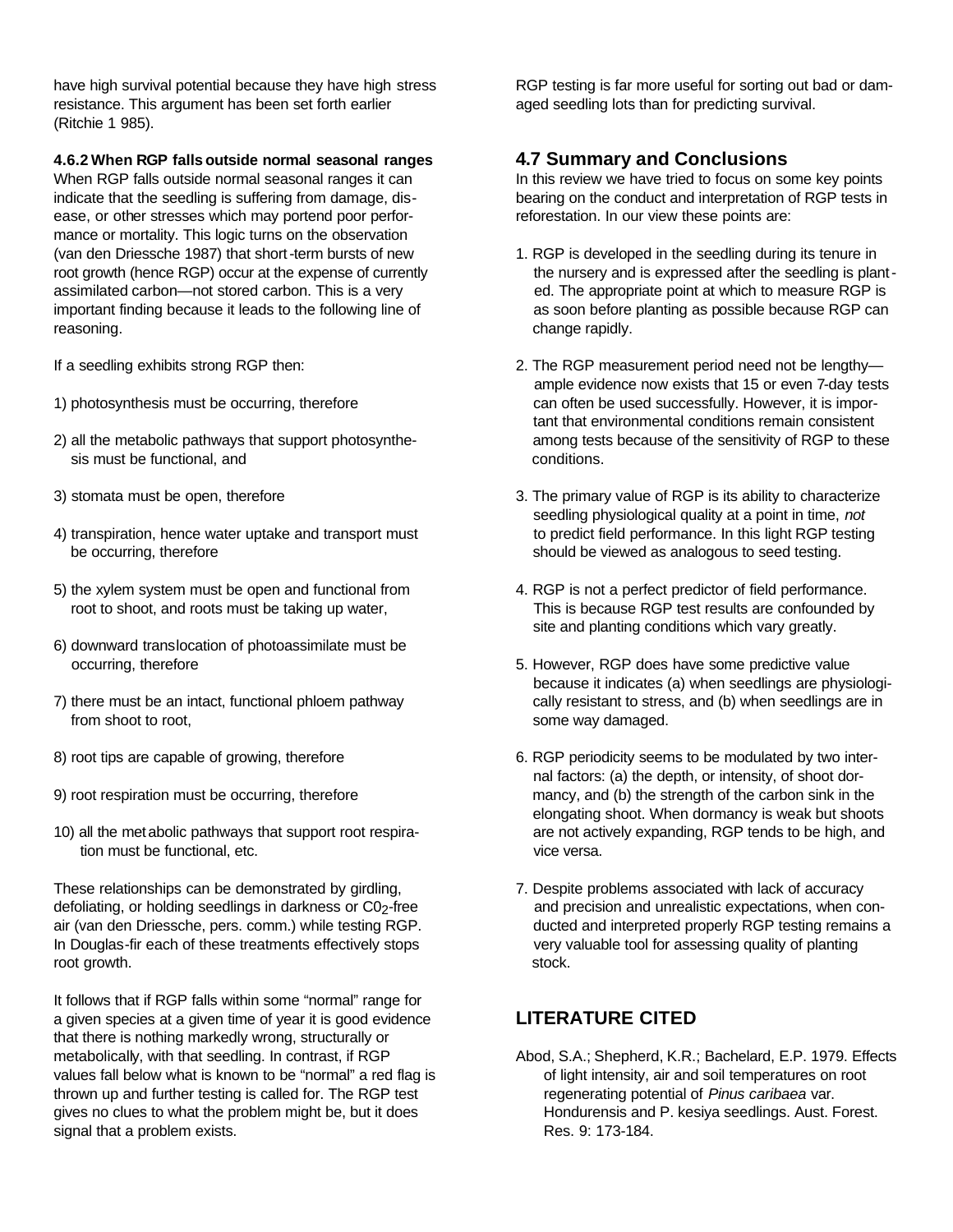Andersen. C.P.; Sucoff, E.I.; Dixon, R.K. 1986. Effects of root zone temperature on root initiation and elongation in red pine seedlings. Can. J. For. Res. 1 6: 696- 700.

Binder, W.D.: Scagel, R.K.; Krumlik, G.K. 1988. Root growth potential: facts, myths , value? In: Proc. Combined Western Nursery Council, Forest Nursery Assn. Meeting:111-118. Vernon, British Columbia.

Brissette, J.C. 1986. Comparing root growth potential of loblolly pine seedlings in hydroponic culture and peat-vermiculite medium. In: Proc. Southern Forest Nursery Assn.: 187-194. Florida Dept. Agric. and Consumer Services, Pensacola, Florida.

Brissette, J.C.; Barnett, J.P.; Gramling, C.L. 1988. Root growth potential of southern pine seedlings grown at W.W. Ash Nursery. In: Proc. Southern forest Nursery Assn:173-183. July 25-28, 1988, Southern Forest Nursery Assn., Charleston, South Carolina.

Burdett, A.N. 1979. New methods for measuring root growth capacity: their value in assessing lodgepole stock quality. Can. J. For. Res. 9:63-67.

Burdett, A.N. 1987. Understanding root growth capacity: theoretical considerations in assessing planting stock quality by means of root growth tests. Can. J. For. Res. 17:768-775.

Burdett, A.N.; Simpson, D.G.; Thompson, C.F. 1983. Root development and plantation establishment success. Plant and soil 71:103-110.

Burr, K.E.; Tinus, R.W. 1988. Effect of the timing of cold storage on cold hardiness and root growth potential of Douglas-fir. In: Proc. Combined Western Nursery Council:133-138. Forest Nursery Assn. Meeting, Vernon, British Columbia.

Burr, K.E. et al. 1989. Relationships among cold hardiness, root growth potential and bud dormancy in three conifers. Tree Physiology 5:291-306.

Cannell, M.G.R. et al. 1990. Sitka spruce and Douglas -fir seedlings in the nursery and in cold storage:root growth potential, carbohydrate content, dormancy, frost hardiness and mitotic index. Forestry 63:9-27.

Deans, J.D. et al. 1990. Root system fibrosity of Sitka spruce transplants: relationship with root growth potential. Forestry 63:2-7.

DeWald, L.E.; Feret, P.P. 1 987. Changes in loblolly pine root growth potential from September to April. Can. J. For. Res. 1 7:635-643.

DeWald, L.E. et al. 1984. A 15-day hydroponic system for measuring root growth potential. In: Proc. Southern Silviculural Res. Conf.:4-1 0. Atlanta, Georgia.

Donald, D.G.M. 1983. Plant characteristics affecting survival and early growth. Mededeling, Fackultiet Bosbou, Universiteit Stellenbosch, no. 98. vol 1:246- 268.

Donald, D.G.M. 1988. The effect of season on the root growth capacity of one-year-old *Pinus radiata* seedlings. South African ForestryJ. 147:6-8.

Duryea, M.L. and McClain, K.M. 1984. Altering seedling physiology to improve reforestation success. In: Duryea, M.L.; Brown, G.N. eds. Seedling Physiology and Reforestation Success:77-114. Martinus Nijhoff, The Hague.

Farmer, R.E. 1975. Dormancy and root regeneration of northern red oak. Can. J. For. Res. 5:176-185.

Freyman, R.C. et al. 1986. Variation in loblolly pine seedling root growth potential over two lifting seasons. In: Proc. Southern Forest Nursery Assn:224- 231.

Fuchigami, L.H. et al. 1982. A degree growth stage (°GS) model and cold acclimation in temperate woody plants. In: Li, P.; Sakai, A. eds. Plant cold hardiness and freezing stress:93-116. Academic Press, New York.

Fuchigami, L.H.; Nee, Cheng-Chu. 1987. Degree growth stage model and rest-breaking mechanisms in temperate woody perennials. HortSci. 22:836-845.

Grossnickel, S.C. et al. 1988. A stock quality assessment procedure for characterizing nursery-grown seedlings. In: Proc. combined Western Forest Nursery Council, Forest Nursery Assn of British Columbia and Intermountain Forest Nursery Association meeting: 77-88. Vernon, British Columbia.

Johnson, K.H.; Feret, P.P. 1 986. Comparison of seasonal root growth potential of 1-0 and 2-0 eastern white pine seedlings. In: Proc. Southern Forest Nursery Assn.:238-244.

Johnson-Flanagan, A.M.; Owens, J.N. 1985. Root growth and root growth capacity of white spruce *(Picea glauca* [Moench] Voss) seedlings. Can. J. For. Res. 15:625-630.

Kobayashi, K.D. et al. 1982. Modeling temperature requirements for rest development in *Cornus sericia.* J. Amer. Soc. Hort. Sci. 107:914-918.

Landis, T.D.; Skakel, S.G. 1 988. Root growth potential as an indicator of outplanting performance: Problems and perspectives. In: Proc. Combined Western Nursery Council:106-110. Forest Nursery Assn. Meeting; 1 988 August 8-11, Vernon, British Columbia.

Larsen, H.S. et al. 1986. Root growth potential, seedling morphology and bud dormancy correlate with survival of loblolly pine seedlings planted in December in Alabama. Tree Physiology 1:253-263.

Lavender, D.P.; Hermann, R.K. 1969. Regulation of the growth potential of Douglas fir seedlings during dormancy. New Phytol. 69:675-694.

Ludwig. S.L. 1986. A comparison of root growth potential tests on north Idaho bare root and containerized seedlings. MS Thesis, Univ. Idaho, 31 p.

Mattson, A. 1986. seasonal variation in root growth capacity during cultivation of container grown *Pinus sylvestris* seedlings. Scand. J. For. Res. 1:473-482.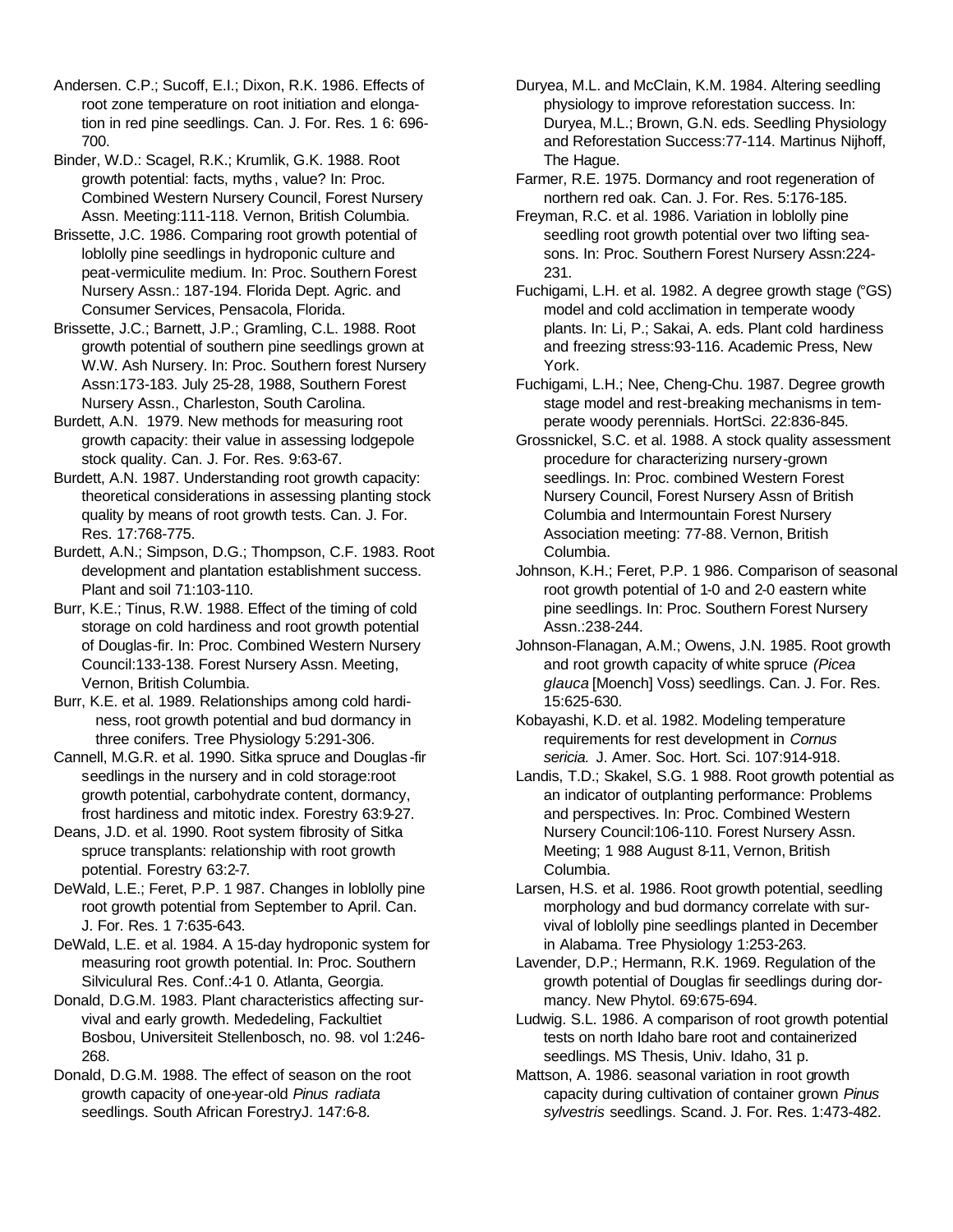McCreary, D.D.; Duryea, M.L. 1987. Predicting field performance of Douglas-fir seedlings: comparison of root growth potential, vigor and plant moisture stress. New Forests 1:153-169.

Nambiar, E.K.S. et al. 1979. Root regeneration and plant water status of *Pinus radiata* D.Don seedlings transplanted to different soil temperatures. J. Exp. Bot. 30:1119-1131.

Palmer, L.; Holden, I. 1986. The aquarium tester—a fast, inexpensive device for evaluating seedling quality. Tree Planters' Notes 37:13-16.

Phillipson, J.J. 1988. Root growth in sitka spruce and Douglas-fir transplants: dependence on the shoot and stored carbohydrates. Tree Physiology 4:101- 108.

Richardson, S.D. 1958. Bud dormancy and root development in *Acer saccharinum.* In: Thimann, K.V. ed. The Physiology of Forest Trees: 409-425. Ronald Press, New York.

Rietveld, W.J. 1989a. Evaluation of three root growth potential techniques with tree seedlings. New Forests 3:181-189.

Rietveld, W.J. 1989b. Evaluating root growth potential of tree seedlings with an automated measuring system. New Forests 3:191-199.

Ritchie, G.A. 1982. Carbohydrate reserves and root growth potential in Douglas-fir seedlings before and after cold storage. Can. J. For. Res. 12:905-912.

Ritchie, G.A. 1984. Assessing seedling quality. In: Duryea, M.L.; Landis, T.D. eds. Forest Nursery Manual: Production of Bareroot Seedlings:243-259. Martinus Nijhoff/Dr W. Junk Publishers, The Hague Boston Lancaster, for Forest Research Laboratory, Oregon State University, Corvallis, Oregon.

Ritchie, G.A. 1985. Root growth potential: Principles, procedures and predictive ability. In: Duryea, M.L. ed. Evaluating Seedling Quality: Principles, Procedures, and Predictive Abilities of Major Tests:93-104 Corvallis, Oregon, October 16-18, 1984. College of Forestry, Oregon State University, Corvallis, Oregon.

Ritchie, G.A.; Dunlap, J.R. 1980. Root growth potential: its development and expression in forest tree seedlings. New Zeal. J. For. Sci. 10:218-248.

Rose, R.W.; Wales, R.P. 1984. Root growth potential and carbohydrate shifts in previously cold stored loblolly pine seedlings grown in hydroponic culture. In: Proc. southern Silvicultural Research Conference:43- 51. Atlanta, Georgia.

Simpson, D.G. et al. 1988. Root growth capacity effects on field performance. In: Proc. Combined Western Nursery Council, Forest Nursery Assn. Meeting:119- 121. Vernon, British Columbia.

Stone, E.C. 1955. Poor survival and the physiological condition of planting stock. For. Science 1:90-94.

Stone, E.C.; Jenkinson, J.L. 1970. Influence of soil water on root growth capacity of ponderosa pine transplants. Forest Sci. 1 6:230-239.

Stone, E.C.; Jenkinson, J.L.1971. Physiological grading of ponderosa pine nursery stock. J. For. 69:31 -33.

Stone, E.C. and G.H. Schubert. 1959. Root regeneration by ponderosa pine seedlings at different times of the year. Forest. Sci. 5:322-332.

Stone, E.C., et al. 1962. Root-regenerating potential of Douglas-fir seedlings lifted at different times of year. Forest Sci. 8:288-297.

Struve, D.K. 1990. Root regeneration in transplanted deciduous nursery stock. HortSci. 25:266-270.

Stupendick, J-A.T.; Shepherd, K.R. 1979. Root regeneration of root-pruned *Pinus radiata* seedlings. I. Effects of air and soil temperature. Aust. For. Res. 42:142- 149.

Sutton, R.F. 1983. Root growth capacity: relationship with field root growth and performance in outplanted jack pine and black spruce. Plant and Soil 71:111 -122.

Sutton, R.F. 1990. Root growth capacity in coniferous forest trees. HortSci. 25:259-266.

Tabbush, P.M. 1986. Rough handling, soil temperature, and root development in outplanted Sitka spruce and Douglas-fir. Can. J. For. Res. 16:1385-1388.

van den Driessche, R. 1987. Importance of current photosynthate to new root growth in planted conifer seedlings. Can. J. For. Res. 17:776-782.

Wakeley, P.C. 1948. Physiological grades of southern pine nursery stock. Proc. Soc. Amer. For. Ann. Conv. 1948:p 311-322.

Webb, D.P. 1976. Effects of cold storage duration on bud dormancy and root regeneration of white ash *(Fraxinus americana* L.) seedlings. HortSci. 11:155- 157.

Webb, D.P. 1977. Root regeneration and bud dormancy of sugar maple, silver maple, and white ash seedlings: effect of chilling. Forest Sci. 23:474-483.

Whitcomb, C. 1 984. Plant production in containers. Lacebark Publications, Stillwater, Oklahoma, 638 p.

White. T.L. 1984. Designing nursery experiments. In: Duryea, M.L.: Landis, T.D. eds. Forest Nursery Manual: Production of Bareroot Seedlings:291 -314. Martinus Nijhof/Dr W. Junk Publishers, for Forest Research Laboratory, Oregon State University, Corvallis, Oregon.

Williams, H.M. et al. 1988. Effects of fall irrigation on morphology and root growth potential of loblolly pine seedlings grown in sand:1-5. South African Forestry J. No. 147, December, 1988.

Winjum, J.K. 1963. Effects of lifting date and storage on 2+0 Douglas-fir and noble fir. J. Forestry 61:648- 654.